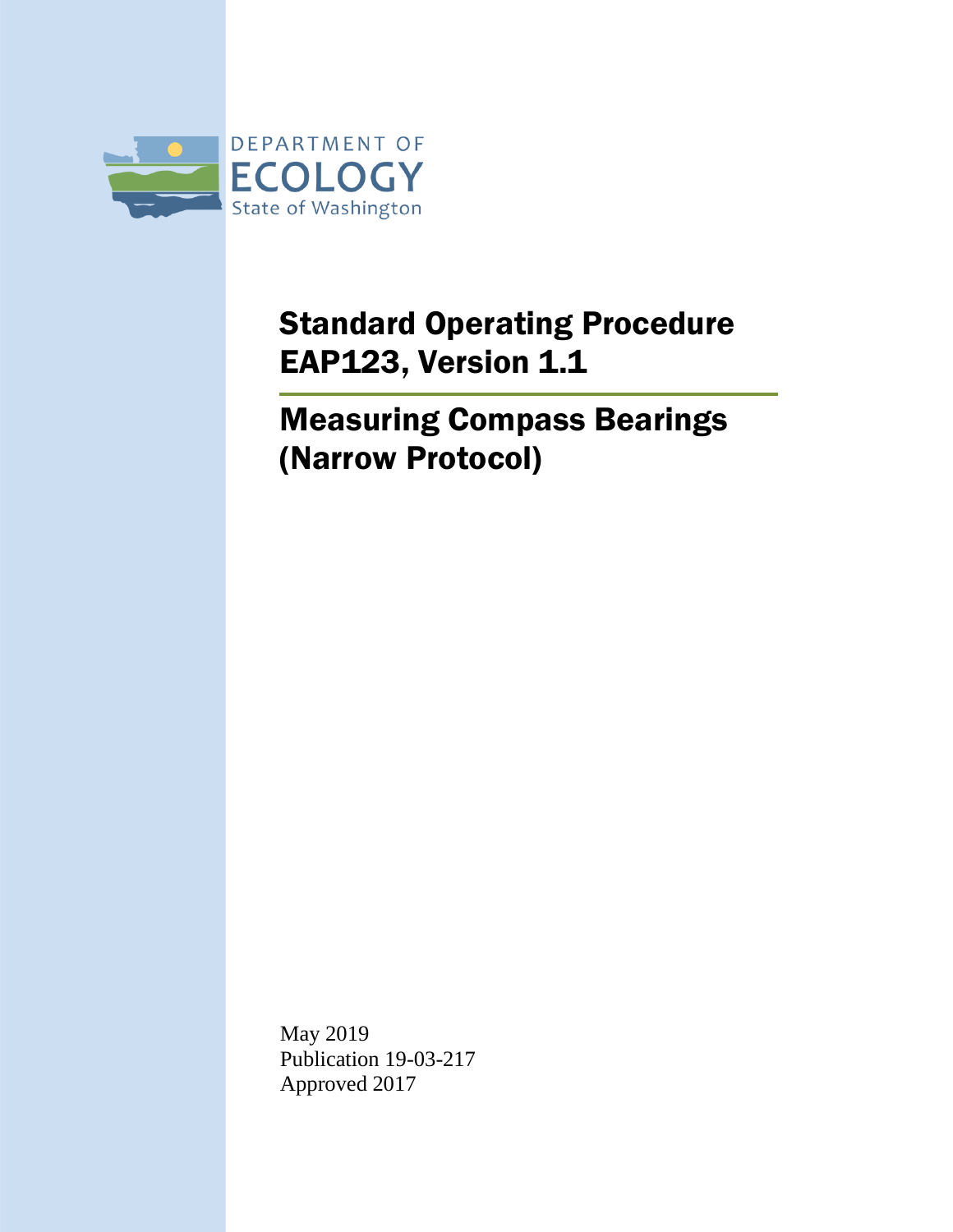## **Purpose of this Document**

The Washington State Department of Ecology develops Standard Operating Procedures (SOPs) to document agency practices related to sampling, field and laboratory analysis, and other aspects of the agency's technical operations.

### **Publication Information**

This SOP is available on the Department of Ecology's website at [https://fortress.wa.gov/ecy/publications/SummaryPages/1903217.html.](https://fortress.wa.gov/ecy/publications/SummaryPages/1903217.html)

Ecology's Activity Tracker Code for this SOP is 18-051.

#### *Recommended citation***:**

Hartman, C. 2019. Standard Operating Procedure EAP123, Version 1.1: Measuring Compass Bearings (Narrow Protocol). Publication No. 19-03-217. Washington State Department of Ecology, Olympia. [https://fortress.wa.gov/ecy/publications/SummaryPages/1903217.html.](https://fortress.wa.gov/ecy/publications/SummaryPages/1903217.html) Approved 2017.

## **Contact Information**

For more information contact:

Publications Coordinator Environmental Assessment Program P.O. Box 47600, Olympia, WA 98504-7600 Phone: (360) 407-6764

Washington State Department of Ecology – [https://ecology.wa.gov](https://ecology.wa.gov/)

| • Headquarters, Olympia               | 360-407-6000 |
|---------------------------------------|--------------|
| • Northwest Regional Office, Bellevue | 425-649-7000 |
| • Southwest Regional Office, Olympia  | 360-407-6300 |
| • Central Regional Office, Union Gap  | 509-575-2490 |
| • Eastern Regional Office, Spokane    | 509-329-3400 |

Any use of product or firm names in this publication is for descriptive purposes only and does not imply endorsement by the author or the Department of Ecology.

To request ADA accommodation for disabilities, or printed materials in a format for the visually impaired, call the Ecology ADA Coordinator at 360-407-6831 or visit [https://ecology.wa.gov/accessibility.](https://ecology.wa.gov/accessibility) People with impaired hearing may call Washington Relay Service at 711. People with speech disability may call TTY at 877- 833-6341.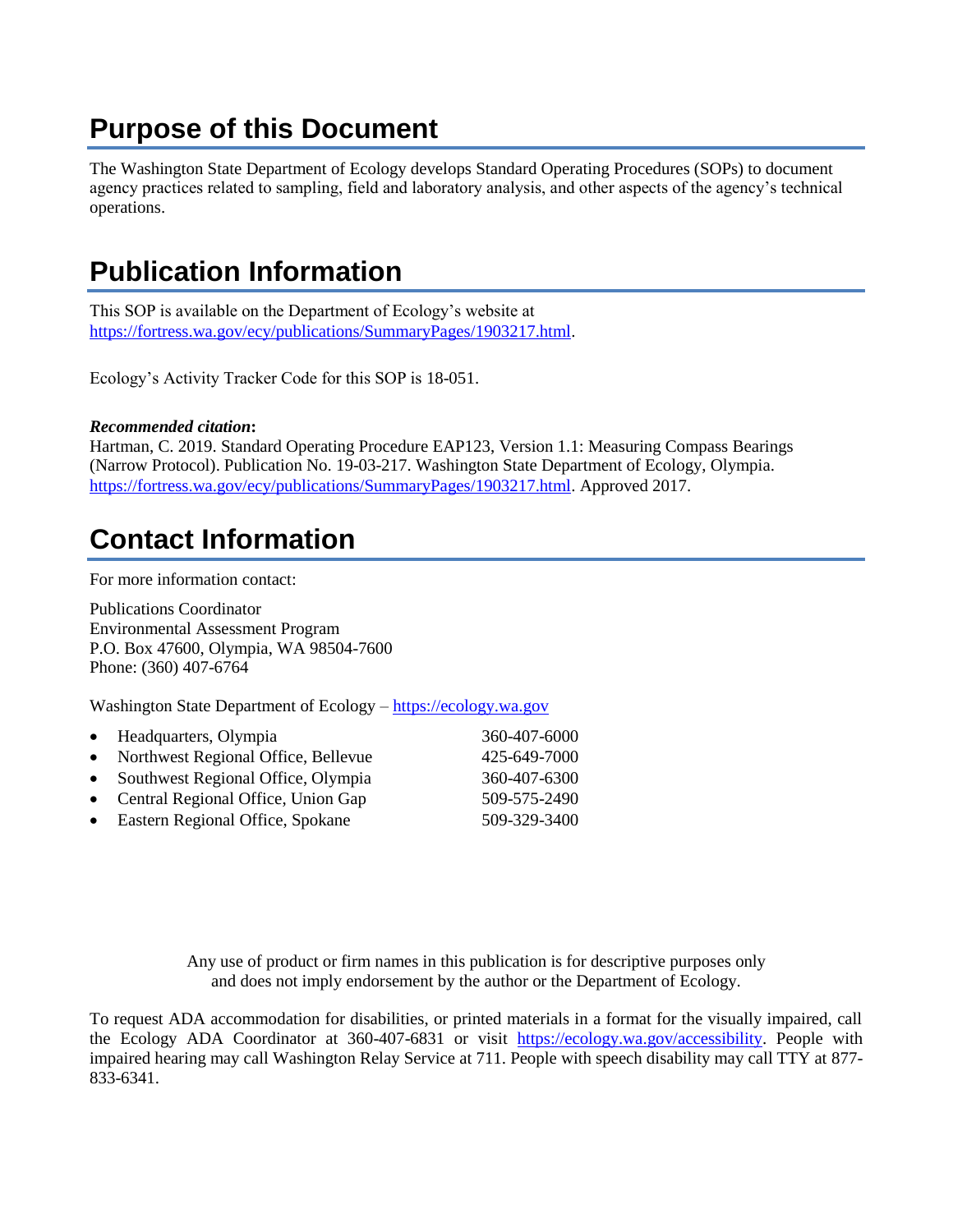

Watershed Health Monitoring: Standard Operating Procedures for Measuring Compass Bearings (Narrow Protocol)

Author – Chris Hartman Date – 03/09/2017

Reviewer – Dan Dugger, George Onwumere, Glenn Merritt and Meghan Rosewood-Thurman Date – 03/21/2017

QA Approval - William R. Kammin, Ecology Quality Assurance Officer

EAP123 APPROVED – 03/21/2017

*Please note that the Washington State Department of Ecology's Standard Operating Procedures (SOPs) are adapted from published methods, or developed by in-house technical and administrative experts. Their primary purpose is for internal Ecology use, although sampling and administrative SOPs may have a wider utility. Our SOPs do not supplant official published methods. Distribution of these SOPs does not constitute an endorsement of a particular procedure or method.*

*Any reference to specific equipment, manufacturer, or supplies is for descriptive purposes only and does not constitute an endorsement of a particular product or service by the author or by the Department of Ecology.*

*Although Ecology follows the SOP in most instances, there may be instances in which the Ecology uses an alternative methodology, procedure, or process.*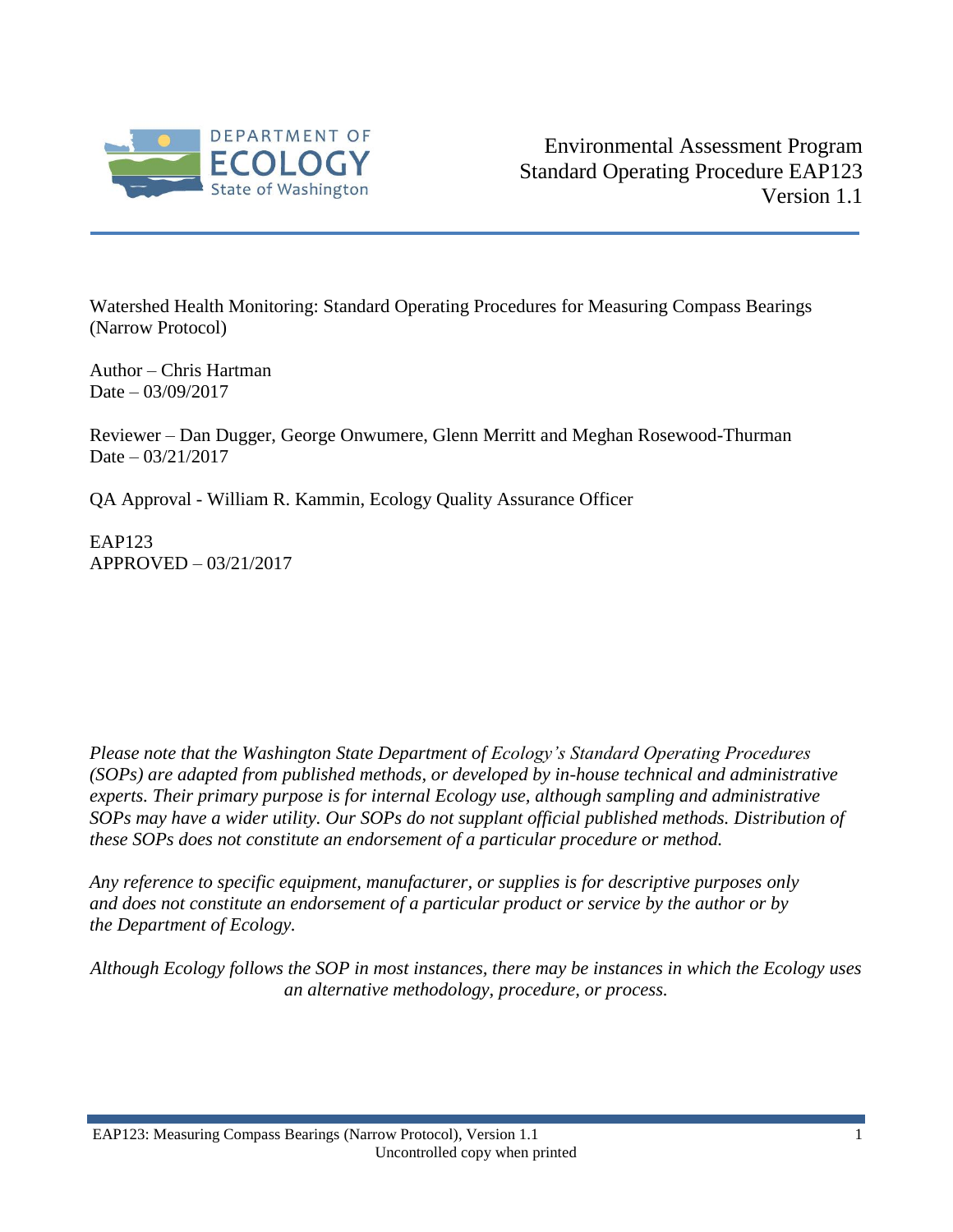### **SOP Revision History**

| <b>Revision Date</b> | <b>Rev</b> | <b>Summary of changes</b>             | <b>Sections</b> | Reviewser(s)         |
|----------------------|------------|---------------------------------------|-----------------|----------------------|
|                      | number     |                                       |                 |                      |
| 3/9/17               | 1.1        | Changed Title, removed drafted dates, | A11             | Meghan               |
|                      |            | added footers, updated glossary terms |                 | Rosewood-            |
|                      |            | and references, general edits and     |                 | Thurman              |
|                      |            | formatting                            |                 |                      |
| 3/21/17              | 1.1        | Simplified                            | 4.2             | <b>Glenn Merritt</b> |
|                      |            | 2016                                  | 4.6             |                      |
|                      |            | SOP EAP070 instead of policy          | 5.2             |                      |
|                      |            | Added spare paper forms               | 5.4             |                      |
|                      |            | New form is cited                     | 6.1.1           |                      |
|                      |            | Simplified                            | 6.3.2           |                      |
|                      |            | Simplified                            | 6.3.3           |                      |
|                      |            | Simplified, merged with 9.2           | 9.1             |                      |
|                      |            | Added link                            | 11.5            |                      |
|                      |            | 2016 version                          | 11.8            |                      |
|                      |            | 2017 citation                         | Figure 1        |                      |
|                      |            | Accessed web page 3/21/2017           | 11.9            |                      |
| 3/21/17              | 1.1        | Initial approval                      |                 | Kammin               |
| 5/31/19              | 1.1        | Formatting and accessibility updates  | All             | <b>Ruth Froese</b>   |
|                      |            |                                       |                 |                      |
|                      |            |                                       |                 |                      |
|                      |            |                                       |                 |                      |
|                      |            |                                       |                 |                      |
|                      |            |                                       |                 |                      |
|                      |            |                                       |                 |                      |
|                      |            |                                       |                 |                      |
|                      |            |                                       |                 |                      |
|                      |            |                                       |                 |                      |
|                      |            |                                       |                 |                      |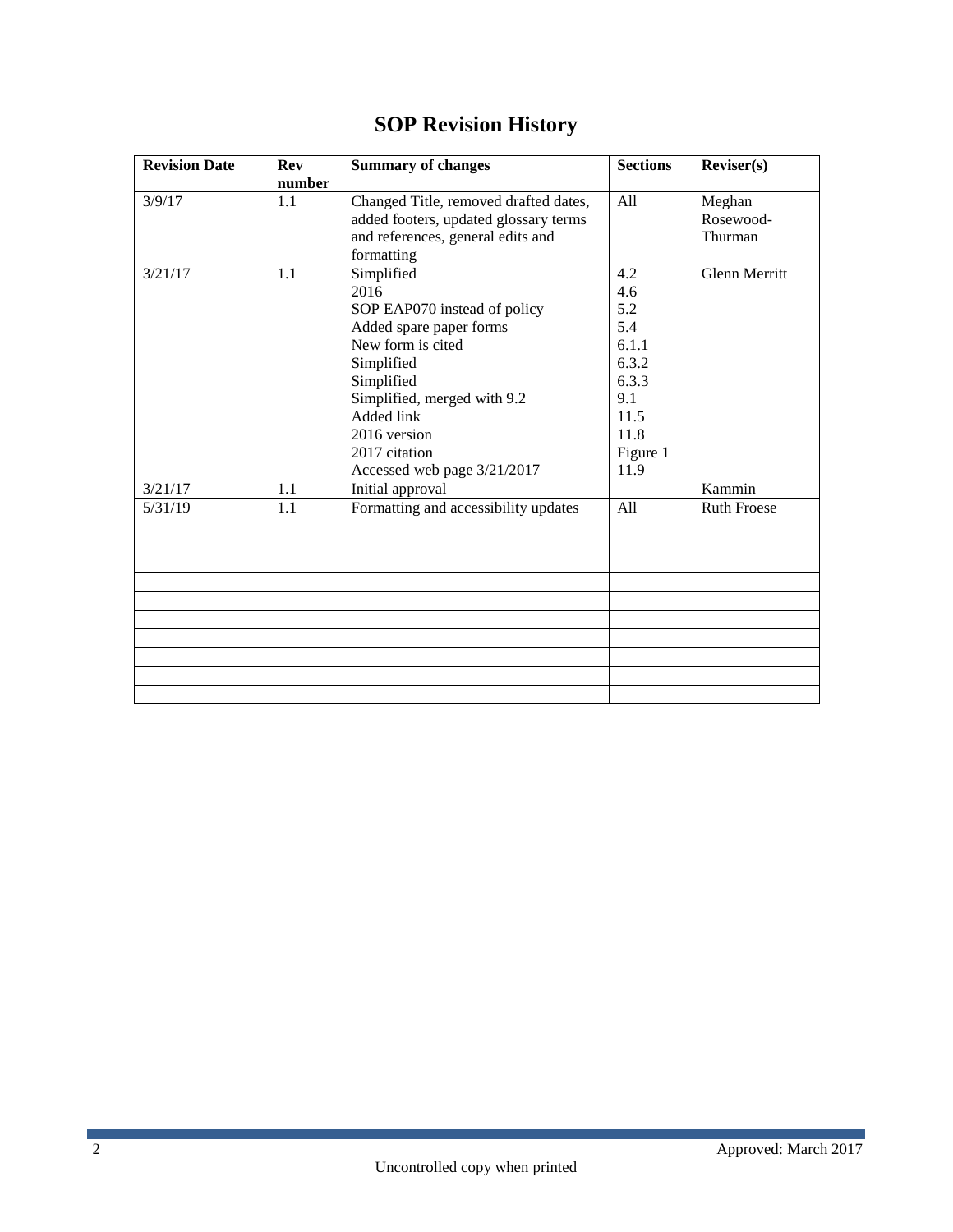#### **1.0 Purpose and Scope**

- 1.1 This document is the Environmental Assessment Program (EAP) Standard Operating Procedure (SOP) for measuring the direction of flow (bearing) between major and minor transects of a stream during a Data Collection Event (DCE) for the Watershed Health Monitoring (WHM) program.
- 1.2 This SOP is limited to field procedures for sites sampled with the *Narrow Protocol.* Methods for office-based measurement of bearings for the *Wide Protocol* are discussed in SOP EAP105 (Hartman, 2017). See SOP EAP106 (Merritt, 2017) to determine which protocol applies.

#### **2.0 Applicability**

- 2.1 This SOP is used in conjunction with several others to complete a DCE for the WHM Program Narrow Protocol. This method is applied at each of 20 equal-length segments across the length of a site, and occurring between major and minor transects. Follow the method outlined in this SOP only after the site layout has been completed, see SOP EAP106 (Merritt, 2017).
- 2.2 Data collected with the method outlined in this SOP are used to calculate sinuosity of the stream reach (Janisch, 2013).

#### **3.0 Definitions**

- 3.1 DCE: The *Data Collection Event* is the sampling event for the given protocol. Data for a DCE are indexed using a code, which includes the site ID followed by the year, month, day, and the time (military) for the start time of the sampling event. For example: WAM06600-000222-DCE-YYYY-MMDD-HH:MM. One DCE should be completed within one working day, lasting 4–6 hours on average.
- 3.2 EAP: Environmental Assessment Program
- 3.3 Ecology: The Washington State Department of Ecology
- 3.4 Index station: The distinct point location mapped by the site coordinates obtained from the Washington Master Sample List. The index station is called "X" and is generally located at major transect F; however, the point may occur at any elevation in the stream between transects A and K.
- 3.5 Major transect: One of 11 equidistant transects across the length of a site. These transects run perpendicular to the thalweg and are labeled as follows: A (furthest downstream), B, C, D, E, F, G, H, I, J, and K (furthest upstream).
- 3.6 Minor transect: One of 10 equidistant transects across the length of a site that is sampled using the Narrow Protocol. Each minor transect is located midway between major transects. Minor transects are A5, B5, C5, D5, E5, F5, G5, H5, I5, and J5.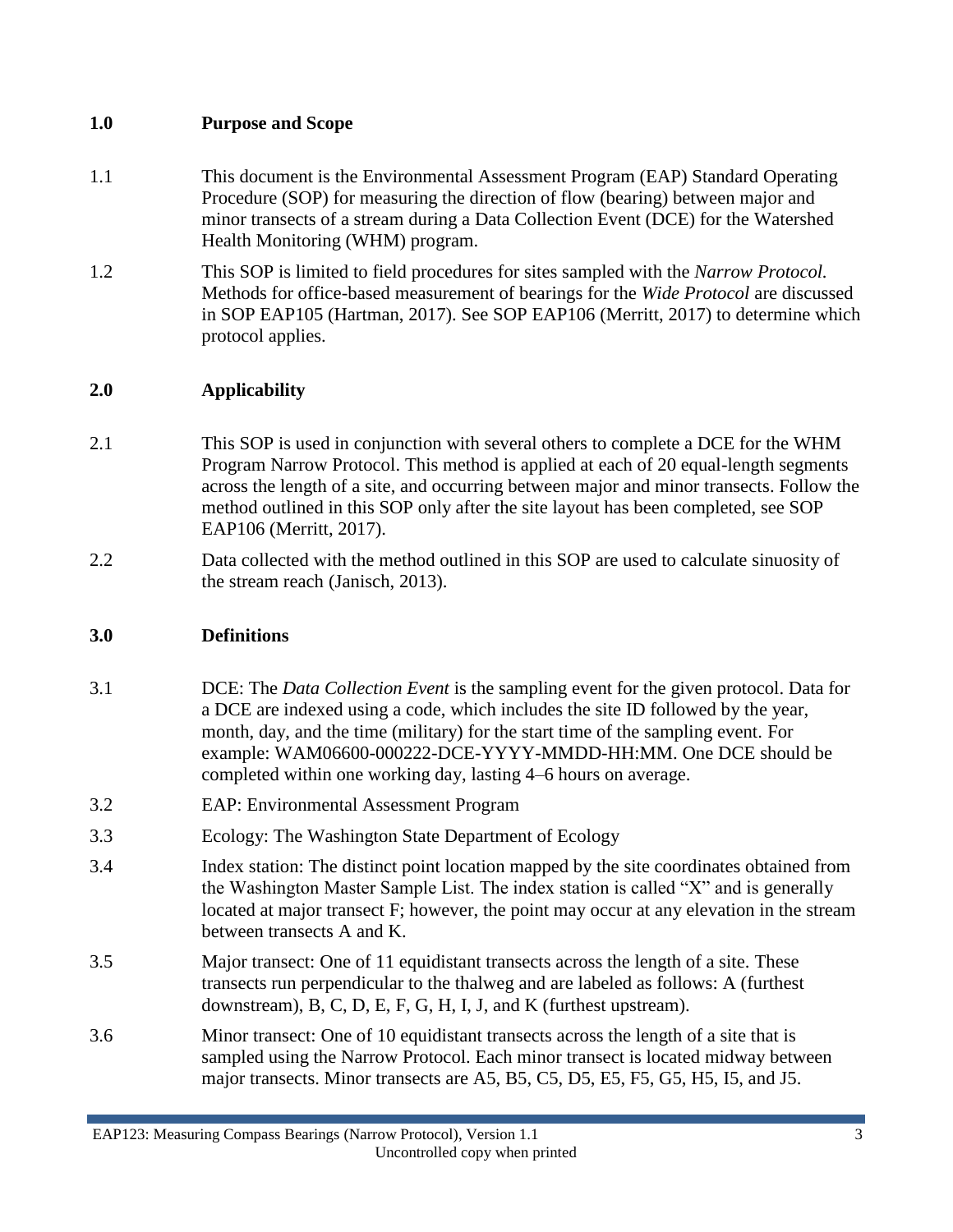| 3.7 | Narrow protocol: The set of Watershed Health Monitoring SOPs that describe data      |
|-----|--------------------------------------------------------------------------------------|
|     | collection at wadeable sites with an average bankfull width of less than 25 m at the |
|     | index station.                                                                       |

- 3.8 QAMP: Quality Assurance Monitoring Plan. The QAMP for WHM is Cusimano *et al.* (2006). An updated version is in early stages of development.
- 3.9 Site: A site is defined by the coordinates provided to a sampling crew and the boundaries established by the protocol's site layout method: SOP EAP105 (Hartman, 2017) for the Wide Protocol, SOP EAP106 (Merritt, 2017) for the Narrow Protocol. Typically, a site is centered on the index station and is equal in length to 20 times the average of 5 bankfull width measurements. Sites cannot be longer than 2 km nor shorter than 150 m. Narrow protocol sites range from 150 m to 500 m long. Wide Protocol sites are up to 2 km long and most frequently longer than 500m. The most downstream end of a site coincides with major transect A; the most upstream end coincides with major transect K.
- 3.10 Thalweg: Path of a stream that follows the deepest part of the channel (Armantrout, 1998). For WHM, we emphasize Armantrout's use of the word "path," because the thalweg longitudinal profile excludes (sometimes deeper) side pools that are not part of the dominant flow path.
- 3.11 Transect: A straight line along which observations are made or measurements are taken. This line spans the stream channel and is perpendicular to the direction of flow.
- 3.12 WHM: Watershed Health Monitoring, a status and trends monitoring program within the Environmental Assessment Program at the Washington State Department of Ecology.
- 3.13 Wide protocol: The set of WHM SOPs that describes the sample and data collection at non-wadeable sites or sites wider than 25 m bankfull width. It is an abbreviated version of the Narrow Protocol and is typically accomplished by use of rafts.

#### **4.0 Personnel Qualifications/Responsibilities**

- 4.1 This SOP pertains to anyone collecting and entering data for the WHM Program.
- 4.2 All field staff must comply with the requirements of the most current EAP Safety Manual (Ecology, 2019).
- 4.3 All field staff must have completed the annual WHM Program field training and be familiar with the set of SOPs that comprise the *Narrow Protocol*.
- 4.4 All field staff must be familiar with the electronic data recording tablet and web-based field forms used to record and submit data for the WHM Program.
- 4.5 The field lead directing sample collection must be knowledgeable about all aspects of the project's Quality Assurance Monitoring Plan (QAMP) to ensure that credible and useable data are collected. All field staff should be briefed by the field lead or project manager on the sampling goals and objectives prior to arriving at the site.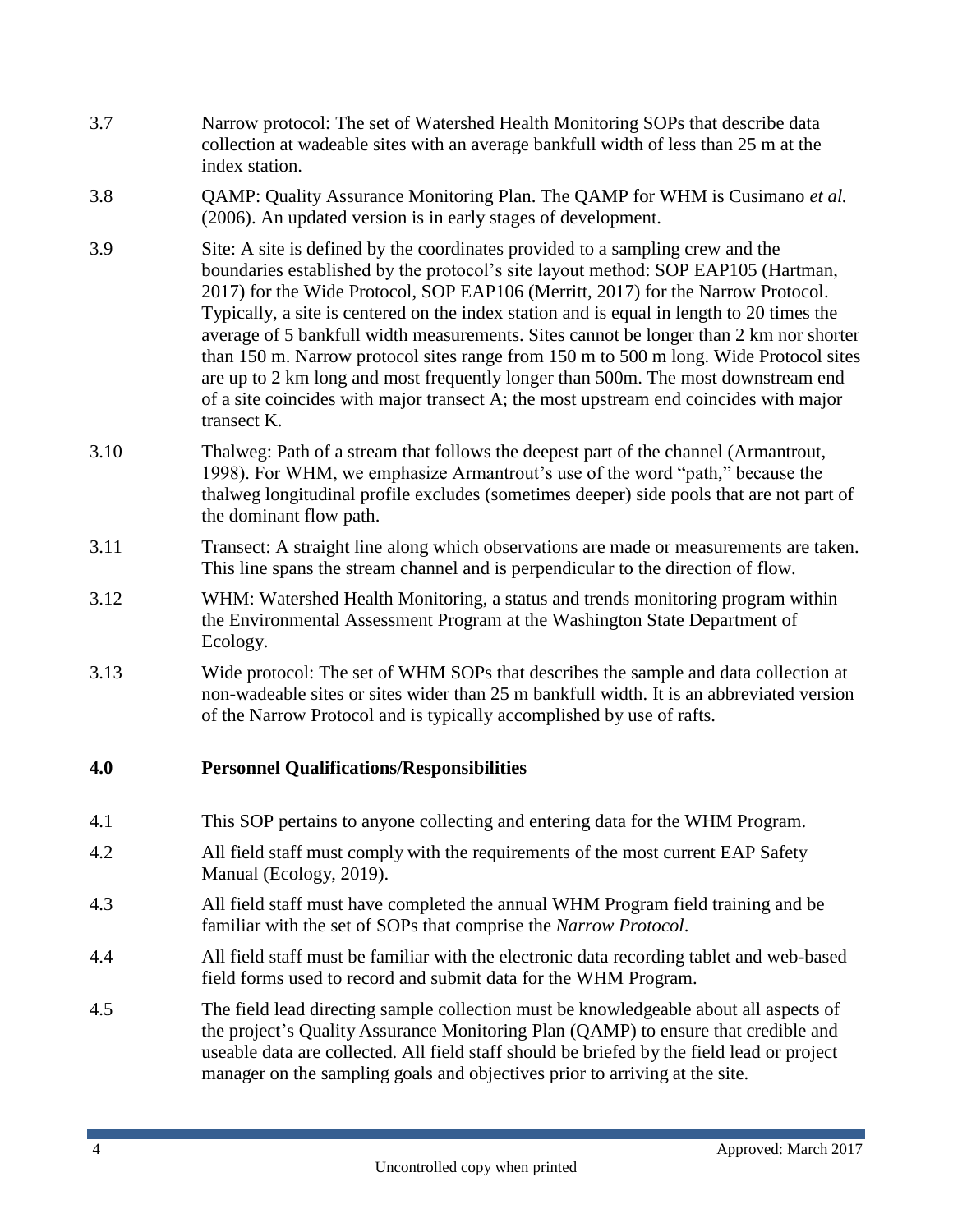4.6 All field staff must comply with Ecology's SOP EAP070, "Minimizing the Spread of Aquatic Invasive Species," to the level described in the QAMP (Parsons et al., 2016).

#### **5.0 Equipment, Reagents, and Supplies**

- 5.1 Field tablet, electronic field forms.
- 5.2 Disinfection solutions, brushes, or other equipment necessary to minimize the spread of invasive species from site to site. See SOP EAP070 (Parsons, et al., 2016) for more information.
- 5.3 Compass
- 5.4 Paper forms, pencils (in case of tablet malfunction)

#### **6.0 Summary of Procedure**

- 6.1 Pre-sampling Preparation
- 6.2 Complete an EAP Field Plan and file it on the EAP SharePoint website under Field Schedules. See the Safety Manual for details (Ecology, 2019).
- 6.2.1 Establish 11 major transects and 10 minor transects (Table 1) using the site layout procedures (Merritt, 2017).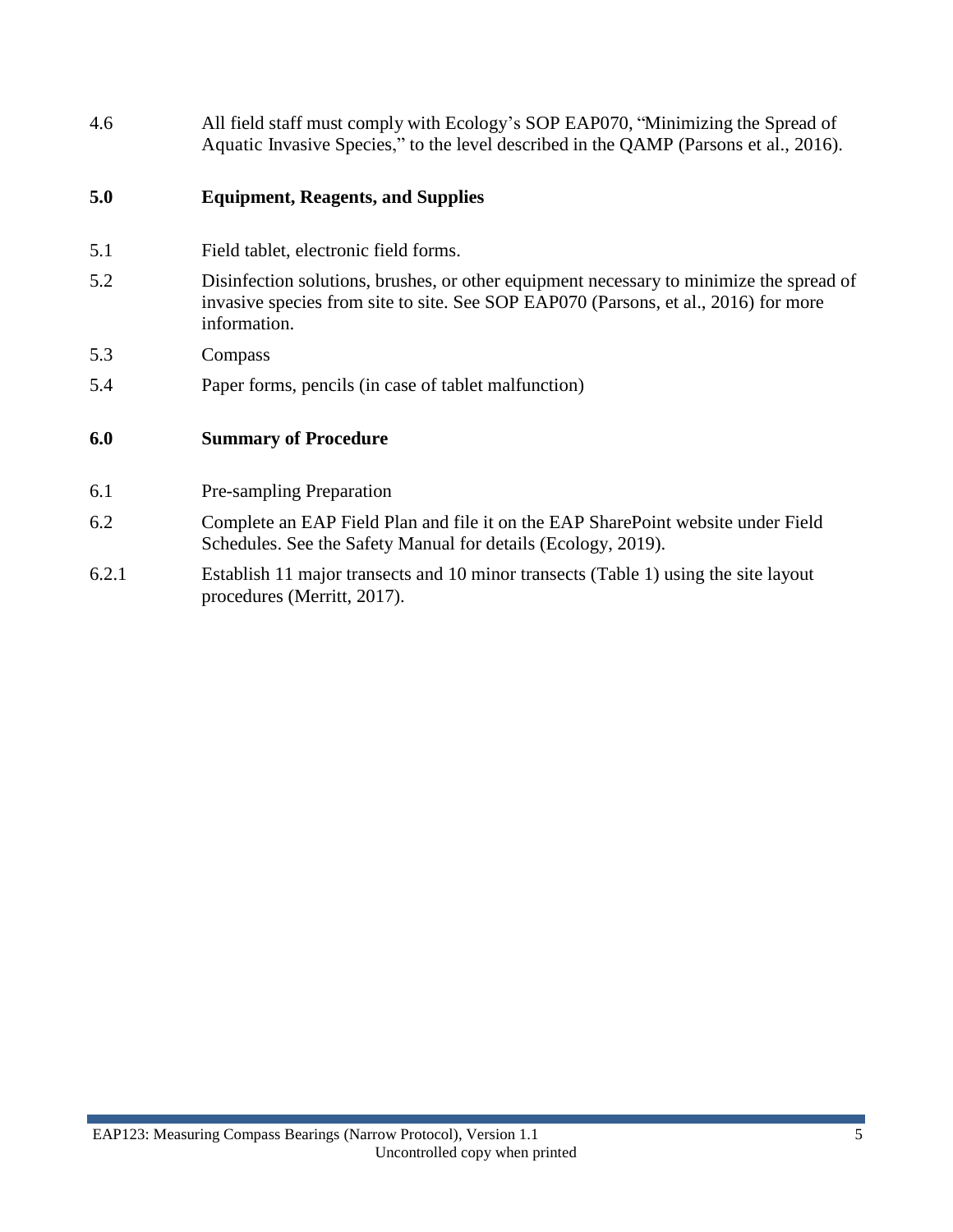#### **Table 1. Transects within a site.**

| <b>Location in Site</b> | <b>Transect</b> | <b>Type</b>  |
|-------------------------|-----------------|--------------|
| Top of site             | K <sub>0</sub>  | <b>Major</b> |
| 0.05 from top           | J5              | Minor        |
| 0.10 from top           | J <sub>0</sub>  | <b>Major</b> |
| 0.15 from top           | 15              | Minor        |
| 0.20 from top           | $\mathbf{I}$    | <b>Major</b> |
| 0.25 from top           | H <sub>5</sub>  | Minor        |
| 0.30 from top           | H <sub>0</sub>  | <b>Major</b> |
| 0.35 from top           | G <sub>5</sub>  | Minor        |
| 0.40 from top           | G <sub>0</sub>  | <b>Major</b> |
| 0.45 from top           | F <sub>5</sub>  | Minor        |
| 0.50 from top           | F <sub>0</sub>  | <b>Major</b> |
| 0.55 from top           | E <sub>5</sub>  | Minor        |
| 0.60 from top           | E <sub>0</sub>  | <b>Major</b> |
| 0.65 from top           | D <sub>5</sub>  | Minor        |
| 0.70 from top           | D <sub>0</sub>  | <b>Major</b> |
| 0.75 from top           | C <sub>5</sub>  | Minor        |
| 0.80 from top           | $\mathbf{C0}$   | <b>Major</b> |
| 0.85 from top           | B <sub>5</sub>  | Minor        |
| 0.90 from top           | <b>B0</b>       | <b>Major</b> |
| 0.95 from top           | A <sub>5</sub>  | Minor        |
| <b>Bottom of site</b>   | A <sub>0</sub>  | Major        |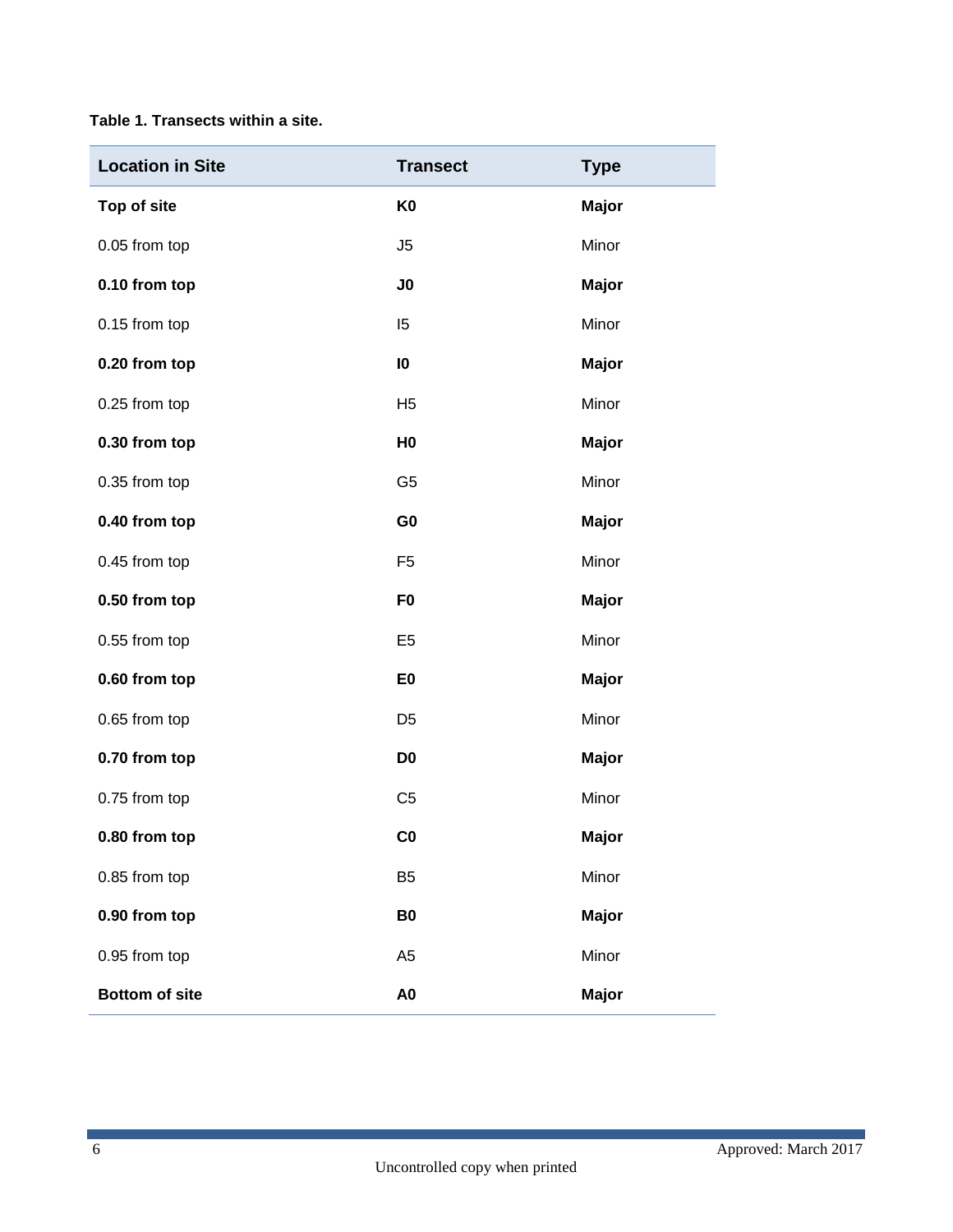- 6.3 General Considerations and Cautions
- 6.3.1 Never compromise your personal safety or that of field partners to complete a DCE. Always plan ahead to avoid falling and drowning hazards.
- 6.3.2 Be aware of wildfire activity. It may pose a safety threat or may change or limit access to certain areas.
- 6.4 Measure and Record Compass Bearing
- 6.4.1 Measure bearing between every major and minor transects. There are 20 measurements needed per DCE.
- 6.4.1.1 Familiarize yourself with the components of a standard compass shown in Figure 1.
- 6.4.1.2 Stand in the thalweg at the upstream transect. Point the compass' direction of travel arrow at the downstream transect's thalweg (Figure 2).



**Figure 1. The components of a compass. (From USSARTF 2017).**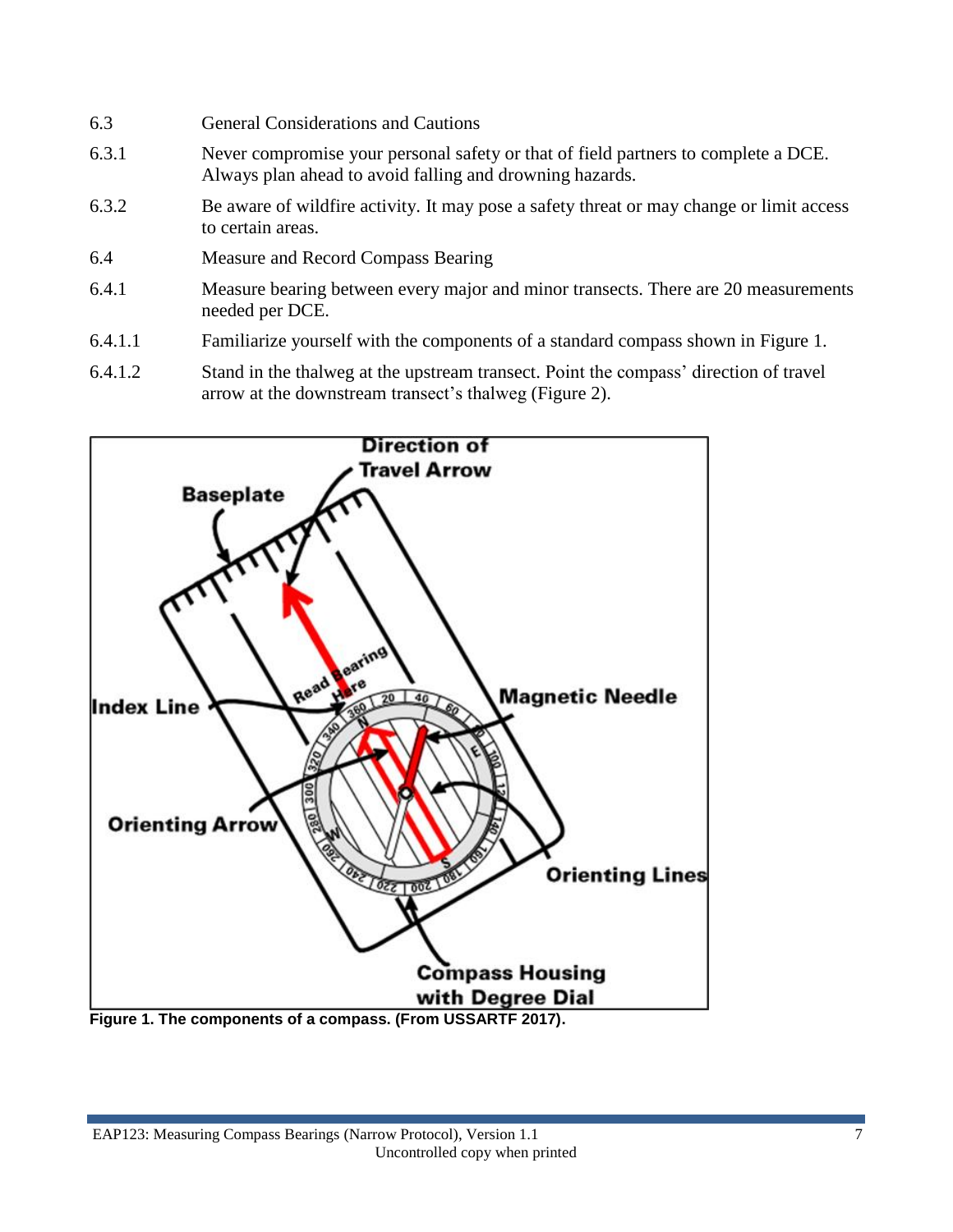

#### **Figure 2. Example compass bearing measurements from major transect D through major transect A.**

- 6.4.1.3 Without moving the baseplate, rotate the compass housing until the orienting arrow aligns with magnetic north (magnetic needle/red side of arrow).
- 6.4.1.4 The bearing of record is the bearing value (0–360°) that most closely aligns with the index line
- 6.4.2 On the tablet, record bearings for major transects on the Transect Page, Channel Tab (Figure 3).
- 6.4.3 Record bearings for minor transects on the Thalweg Page, Minor Transect Tab. (Figure 4)

| <b>Channel Dimensions</b>      |                    | WAM06600-EAST01-DCE-2015-0618-09:59     | Navigate<br>Save                                                              |                                         |                        |
|--------------------------------|--------------------|-----------------------------------------|-------------------------------------------------------------------------------|-----------------------------------------|------------------------|
| Transect G                     | <b>Channel</b>     | <b>Substrate</b>                        | Riparian                                                                      | <b>Fish Cover</b>                       | <b>Human Influence</b> |
| Wetted Width (m)               | Bar Width (m)      | <b>Bankfull Width (m)</b>               | <b>Bearing (deg)</b>                                                          |                                         |                        |
| <b>Example 1</b>               |                    |                                         |                                                                               |                                         |                        |
| <b>Bankfull Height (cm)</b>    | <b>Densiometer</b> | <b>Bank Angle</b><br>$\bullet$<br>Angle | <b>Bank Cover</b><br><b>Bank Location</b><br>$\circ$<br>Yes<br>No<br>Location | <b>Bank Failure</b><br>Yes<br><b>No</b> |                        |
| $\bullet$<br><b>Right Bank</b> |                    |                                         |                                                                               |                                         |                        |
| <b>Bankfull Height (cm)</b>    | <b>Densiometer</b> | <b>Bank Angle</b><br>$\bullet$<br>Angle | <b>Bank Cover</b><br><b>Bank Location</b><br>$\circ$<br>Yes<br>Location<br>No | <b>Bank Failure</b><br>Yes<br>No        |                        |

**Figure 3. Major transect bearing field highlighted in red.**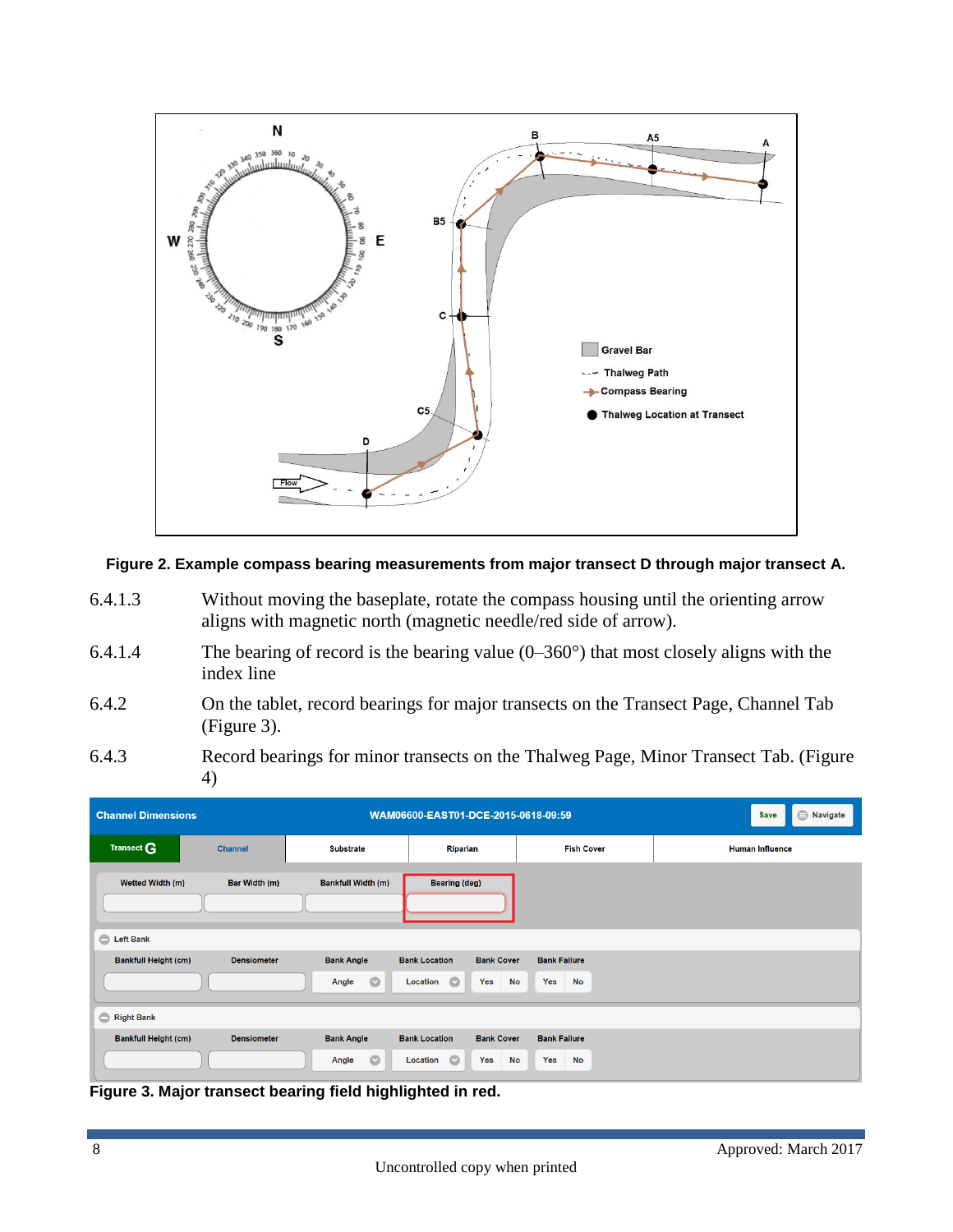| <b>Main</b>                                                                                     |      |             |                |      | WAM06600-WEST01-DCE-2015-0713-07:58 |             |                      |                           |             |             | <b>Navigate</b><br><b>Save</b> |                       |
|-------------------------------------------------------------------------------------------------|------|-------------|----------------|------|-------------------------------------|-------------|----------------------|---------------------------|-------------|-------------|--------------------------------|-----------------------|
| Thalweg $G$                                                                                     |      |             | <b>Thalweg</b> |      |                                     |             |                      | <b>Large Woody Debris</b> |             |             | <b>Habitat Units</b>           | <b>Minor Transect</b> |
| <b>Bankfull Width (m)</b><br>Wetted Width (m)<br>Bar Width (m)<br><b>Substrate Size Classes</b> |      |             |                |      |                                     |             | <b>Bearing (deg)</b> |                           |             |             |                                |                       |
| LB                                                                                              | 0.1  | 0.2         | 0.3            | 0.4  | 0.5                                 | 0.6         | 0.7                  | 0.8                       | 0.9         | <b>RB</b>   |                                |                       |
| <b>Size</b>                                                                                     | Size | <b>Size</b> | Size           | Size | Size                                | <b>Size</b> | <b>Size</b>          | <b>Size</b>               | <b>Size</b> | <b>Size</b> |                                |                       |

**Figure 4. Minor transect bearing field highlighted in red.**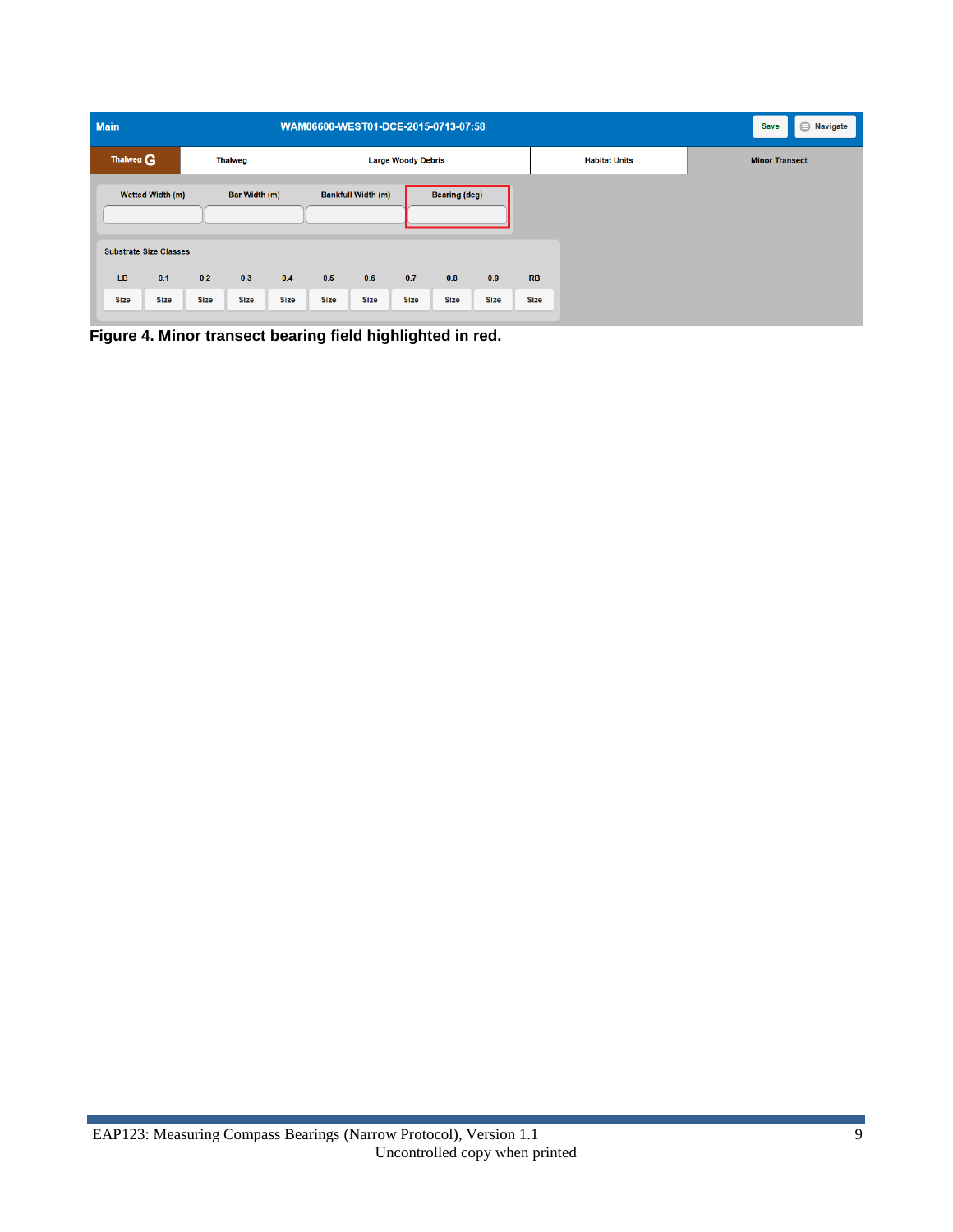#### **7.0 Records Management**

7.1 Refer to SOP EAP125 (Janisch, 2017), which describes the process for validating, loading, and committing completed WHM electronic field forms to the WHM database.

#### **8.0 Quality Control and Quality Assurance Section**

8.1 QA/QC procedures are addressed in the QAMP for this project (Cusimano et al., 2006).

#### **9.0 Safety**

9.1 All field staff must comply with the requirements of the EAP Safety Manual (Ecology, 2019).

#### **10.0 References**

- 10.1 Armantrout, N.B., compiler. 1998. Glossary of aquatic habitat inventory terminology. American Fisheries Society, Bethesda, Maryland.
- 10.2 Cusimano, R., G. Merritt, R. Plotnikoff, C. Wiseman, C. Smith, and WDFW. 2006. Status and Trends Monitoring for Watershed Health and Salmon Recovery: Quality Assurance Monitoring Plan. <https://fortress.wa.gov/ecy/publications/SummaryPages/0603203.html>
- 10.3 Ecology, 2019. Environmental Assessment Program Safety Manual. Washington State Department of Ecology. Olympia.
- 10.4 Hartman, C. 2017. Watershed Health Monitoring: Standard Operating Procedures for GIS-Based Verification, Layout, and Data Collection (Wide Protocol). SOP EAP105. Washington State Department of Ecology, Olympia. <http://www.ecology.wa.gov/programs/eap/quality.html>
- 10.5 Janisch, J. 2013. Dictionary of Metrics for Physical Habitat: Definitions and Calculations Used for Watershed Health Monitoring and Related Studies. Washington State Department of Ecology, Olympia. <https://fortress.wa.gov/ecy/publications/SummaryPages/1303033.html>
- 10.6 Janisch, J. 2017. Watershed Health Monitoring: Standard Operating Procedures for Managing Electronic Data Forms with a Mobile Data-Collection Device. SOP EAP125. Washington State Department of Ecology, Olympia. <http://www.ecology.wa.gov/programs/eap/quality.html>